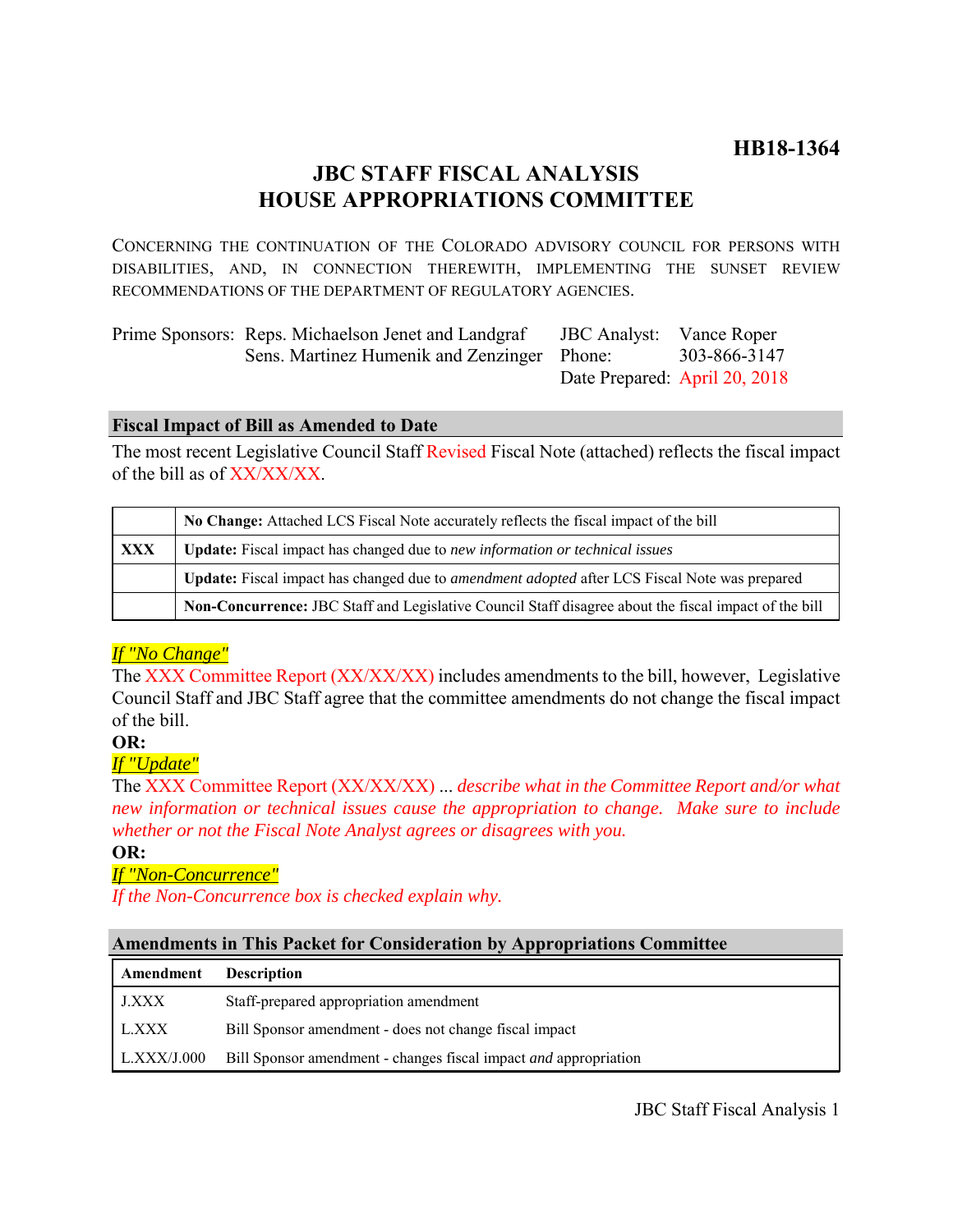#### **OR:**

### **Amendments in This Packet for Consideration by Appropriations Committee**

**Amendment Description**

None.

### **Current Appropriations Clause in Bill**

The bill requires but does not contain an appropriation clause.

#### **OR:**

The bill includes an appropriation clause that...

**OR:**

The bill includes an appropriation clause that *(describe its deficiency).*

**OR:**

The bill neither requires nor contains an appropriation clause for FY 20XX-YY.

### **Description of Amendments in This Packet**

**J.00X** Staff has prepared amendment **J.XXX** (attached) to add a provision appropriating a total of \$ to the Department of for FY 20XX-YY, including \$ General Fund and \$ cash/reappropriated funds from . This provision also states that the appropriation is based on the assumption that the Department will require an additional YY.Y FTE <and/or the Department will receive  $\$  federal funds to implement the act>.

**OR:**

**J.00X** Staff has prepared amendment **J.XXX** (attached) to change the existing clause to appropriate....

# **OR:**

**L.00X** Bill Sponsor amendment **L.XXX** (attached) ...

# **OR:**

# **L.XXX and J.YYY**

Bill Sponsor amendment **L.XXX** (attached) ...

### **Points to Consider**

### *Subheading*

1. List the points to consider.

**OR:**

None.

Use subheadings from Chapter 11, Appendix C of Training Manual: *General Fund Impact Future Fiscal Impact*